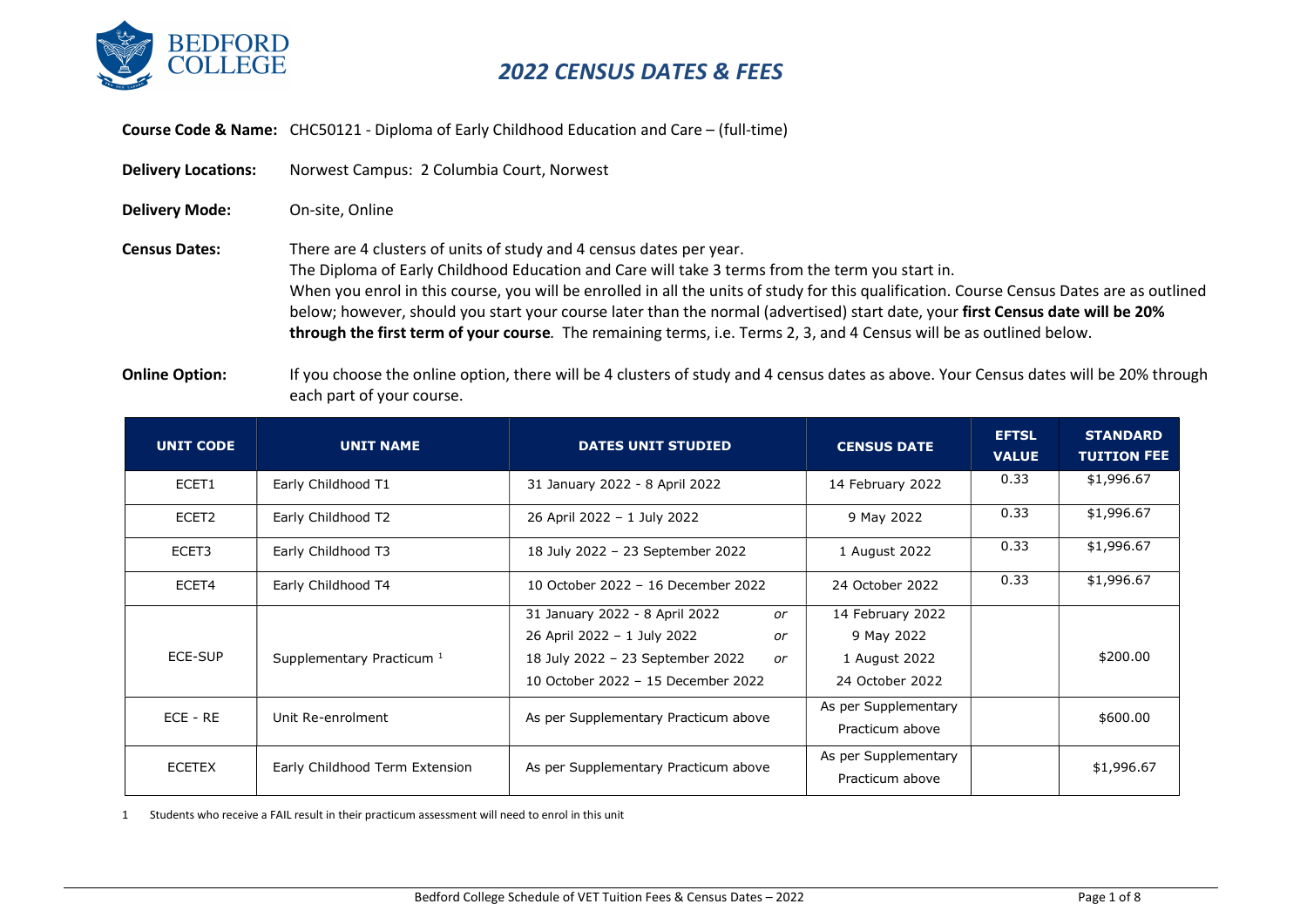

Course Code & Name: CHC50221 - Diploma of School Age Education and Care – (full-time)

Delivery Locations: Norwest Campus: 2 Columbia Court, Norwest

Delivery Mode: On-site, Online

Census Dates: There are 4 clusters of units of study and 4 census dates per year. When you enrol in this course, you will be enrolled in all the units of study for this qualification. Course Census Dates are as outlined below; however, should you start your course later than the normal (advertised) start date, your first Census date will be 20% through the first term of your course. The remaining terms, i.e. Terms 2, 3 and 4 Census, will be as outlined below.

Online Option: If you choose the online option, there will be 4 clusters of study and 4 census dates as above. Your Census dates will be 20% through each part of your course.

| <b>UNIT CODE</b>   | <b>UNIT NAME</b>                     | <b>DATES UNIT STUDIED</b>              | <b>CENSUS DATE</b>   | <b>EFTSL</b><br><b>VALUE</b> | <b>STANDARD</b><br><b>TUITION FEE</b> |
|--------------------|--------------------------------------|----------------------------------------|----------------------|------------------------------|---------------------------------------|
| SAECT1             | School Age T1                        | 31 January 2022 - 8 April 2022         | 14 February 2022     | 0.25                         | \$2,495.00                            |
| SAECT <sub>2</sub> | School Age T2                        | 26 April 2022 - 1 July 2022            | 9 May 2022           | 0.25                         | \$2,495.00                            |
| SAECT3             | School Age T3                        | 18 July 2022 - 23 September 2022       | 1 August 2022        | 0.25                         | \$2,495.00                            |
| SAECT4             | School Age T4                        | 10 October 2022 - 16 December 2022     | 24 October 2022      | 0.25                         | \$2,495.00                            |
|                    |                                      | 31 January 2022 - 8 April 2022<br>or   | 14 February 2022     |                              |                                       |
| ECE-SUP            |                                      | 26 April 2022 - 1 July 2022<br>or      | 9 May 2022           |                              | \$200.00                              |
|                    | Supplementary Practicum <sup>1</sup> | 18 July 2022 - 23 September 2022<br>or | 1 August 2022        |                              |                                       |
|                    |                                      | 10 October 2022 - 15 December 2022     | 24 October 2022      |                              |                                       |
| $ECE - RE$         | Unit Re-enrolment                    | As per Supplementary Practicum above   | As per Supplementary |                              | \$600.00                              |
|                    |                                      |                                        | Practicum above      |                              |                                       |
| <b>SAECTEX</b>     | School Age Term Extension            | As per Supplementary Practicum above   | As per Supplementary |                              | \$2,495.00                            |
|                    |                                      |                                        | Practicum above      |                              |                                       |

1 Students who receive a FAIL result in the their practicum assessment will need to enrol in this unit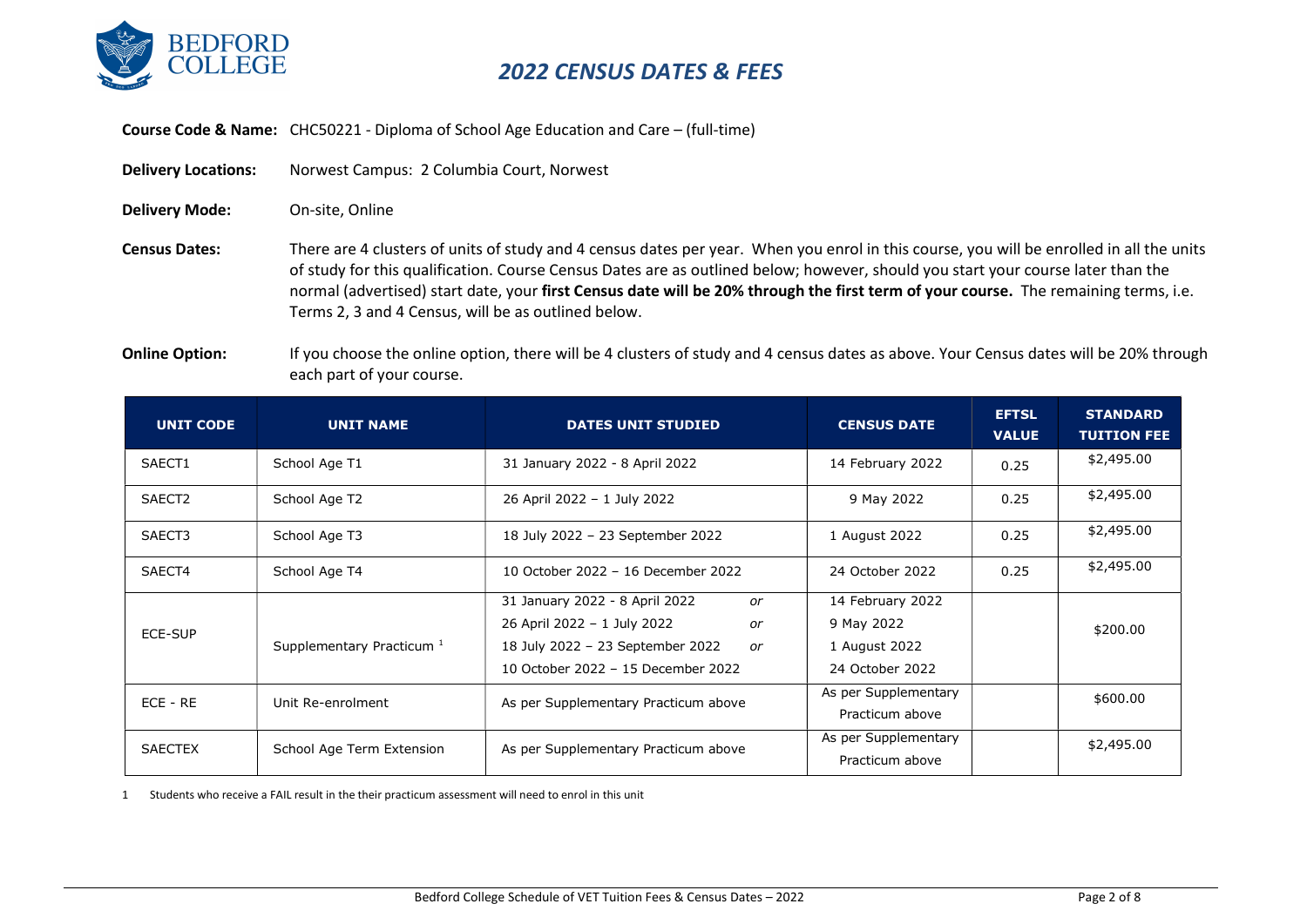

#### Course Code & Name: BSB50120 - Diploma of Business

Delivery Locations: Norwest Campus: 2 Columbia Court, Norwest

Delivery Mode: On-site, Online

Census Dates: There are 4 clusters of units of study and 4 census dates per year. When you enrol in this course, you will be enrolled in all the units of study for this qualification. Course Census Dates are as outlined below; however, should you start your course later than the normal (advertised) start date, your first Census date will be 20% through the first term of your course. The remaining terms, i.e. Terms 2, 3 and 4 Census, will be as outlined below.

Online Option: If you choose the online option, there will be 4 clusters of study and 4 census dates as above. Your Census dates will be 20% through each part of your course.

| <b>UNIT CODE</b>  | <b>UNIT NAME</b>                  | <b>DATES UNIT STUDIED</b>                                                                                                                                 | <b>CENSUS DATE</b>                                                 | <b>EFTSL</b><br><b>VALUE</b> | <b>STANDARD</b><br><b>TUITION FEE</b> |
|-------------------|-----------------------------------|-----------------------------------------------------------------------------------------------------------------------------------------------------------|--------------------------------------------------------------------|------------------------------|---------------------------------------|
| BUST1             | <b>Business T1</b>                | 31 January 2022 - 8 April 2022                                                                                                                            | 14 February 2022                                                   | 0.25                         | \$2,495.00                            |
| BUST <sub>2</sub> | <b>Business T2</b>                | 26 April 2022 - 1 July 2022                                                                                                                               | 9 May 2022                                                         | 0.25                         | \$2,495.00                            |
| BUST3             | <b>Business T3</b>                | 18 July 2022 - 23 September 2022                                                                                                                          | 1 August 2022                                                      | 0.25                         | \$2,495.00                            |
| BUST4             | <b>Business T4</b>                | 10 October 2022 - 16 December 2022                                                                                                                        | 24 October 2022                                                    | 0.25                         | \$2,495.00                            |
| BUS - RE          | Unit Re-enrolment                 | 31 January 2022 - 8 April 2022<br>or<br>26 April 2022 - 1 July 2022<br>or<br>18 July 2022 - 23 September 2022<br>or<br>10 October 2022 - 15 December 2022 | 14 February 2022<br>9 May 2022<br>1 August 2022<br>24 October 2022 |                              | \$600.00                              |
| <b>BUSTEX</b>     | <b>Business Term</b><br>Extension | As above                                                                                                                                                  | As Above                                                           |                              | \$2,495.00                            |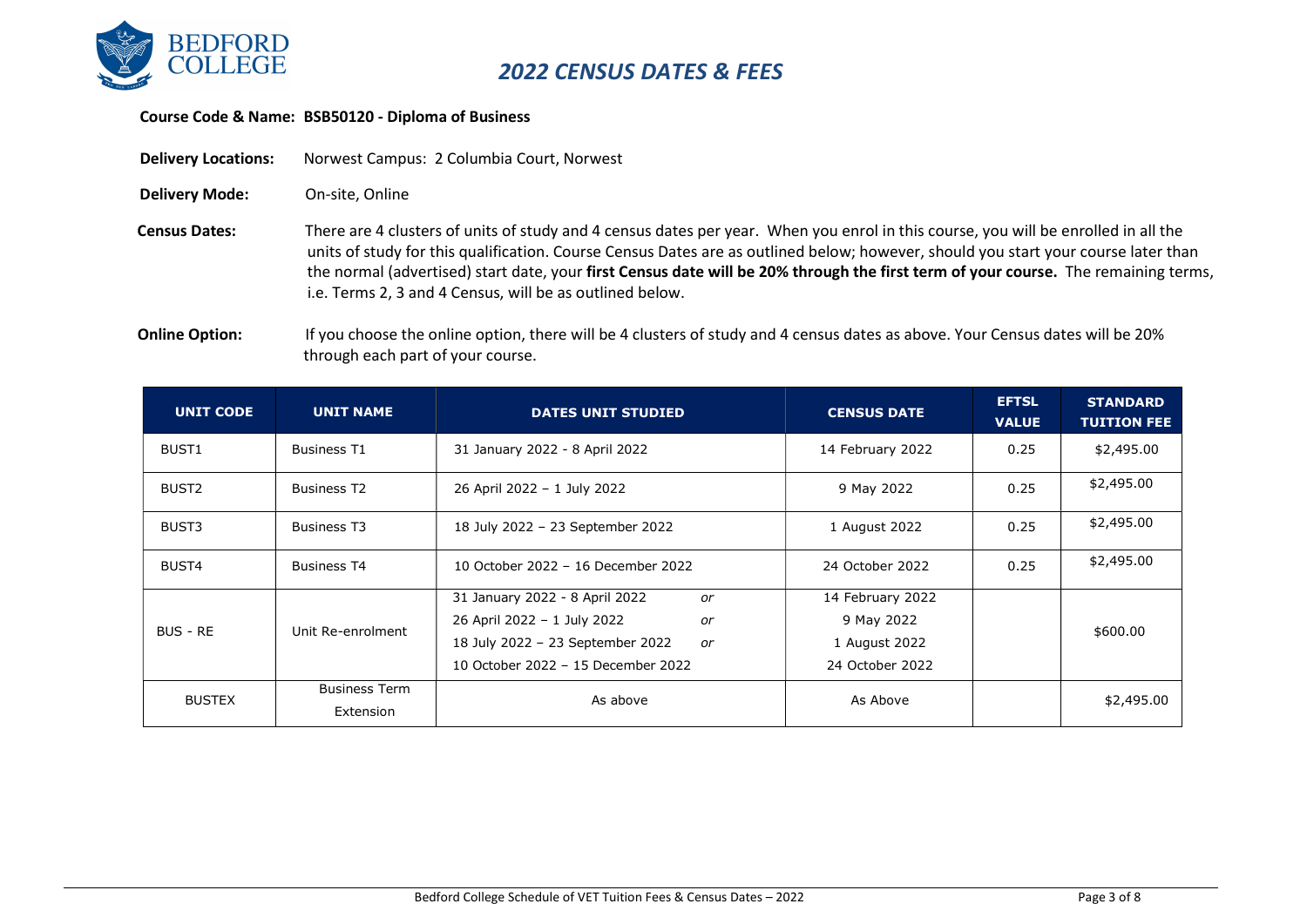

Course Code & Name: BSB50420 - Diploma of Leadership and Management

| <b>Delivery Locations:</b> | Norwest Campus: 2 Columbia Court, Norwest                                                                                                                                                                                                                                                                                                                                                                                                                                  |
|----------------------------|----------------------------------------------------------------------------------------------------------------------------------------------------------------------------------------------------------------------------------------------------------------------------------------------------------------------------------------------------------------------------------------------------------------------------------------------------------------------------|
| <b>Delivery Mode:</b>      | On-site. Online                                                                                                                                                                                                                                                                                                                                                                                                                                                            |
| <b>Census Dates:</b>       | There are 4 clusters of units of study and 4 census dates per year. When you enrol in this course, you will be enrolled in all the<br>units of study for this qualification. Course Census Dates are as outlined below; however, should you start your course later than<br>the normal (advertised) start date, your first Census date will be 20% through the first term of your course. The remaining terms,<br>i.e. Terms 2, 3 and 4 Census, will be as outlined below. |
| Online Ontion: .           | If you choose the online ontion there will be 4 clusters of study and 4 census dates as above Your Census dates will be 20%                                                                                                                                                                                                                                                                                                                                                |

 Online Option: If you choose the online option, there will be 4 clusters of study and 4 census dates as above. Your Census dates will be 20% through each part of your course.

| <b>UNIT CODE</b> | <b>UNIT NAME</b>                  | <b>DATES UNIT STUDIED</b>                                                                                                                                 | <b>CENSUS DATE</b>                                                 | <b>EFTSL</b><br><b>VALUE</b> | <b>STANDARD</b><br><b>TUITION FEE</b> |
|------------------|-----------------------------------|-----------------------------------------------------------------------------------------------------------------------------------------------------------|--------------------------------------------------------------------|------------------------------|---------------------------------------|
| MGTU1            | Management U1                     | 31 January 2022 - 8 April 2022                                                                                                                            | 14 February 2022                                                   | 0.25                         | \$2,495.00                            |
| MGTU2            | Management U2                     | 26 April 2022 - 1 July 2022                                                                                                                               | 9 May 2022                                                         | 0.25                         | \$2,495.00                            |
| MGTU3            | Management U3                     | 18 July 2022 - 23 September 2022                                                                                                                          | 1 August 2022                                                      | 0.25                         | \$2,495.00                            |
| MGTU4            | Management U4                     | 10 October 2022 - 16 December 2022                                                                                                                        | 24 October 2022                                                    | 0.25                         | \$2,495.00                            |
| MGT - RE         | Unit Re-enrolment                 | 31 January 2022 - 8 April 2022<br>or<br>26 April 2022 - 1 July 2022<br>or<br>18 July 2022 - 23 September 2022<br>or<br>10 October 2022 - 15 December 2022 | 14 February 2022<br>9 May 2022<br>1 August 2022<br>24 October 2022 |                              | \$600.00                              |
| MGTTEX           | <b>Business Term</b><br>Extension | As above                                                                                                                                                  | As Above                                                           |                              | \$2,495.00                            |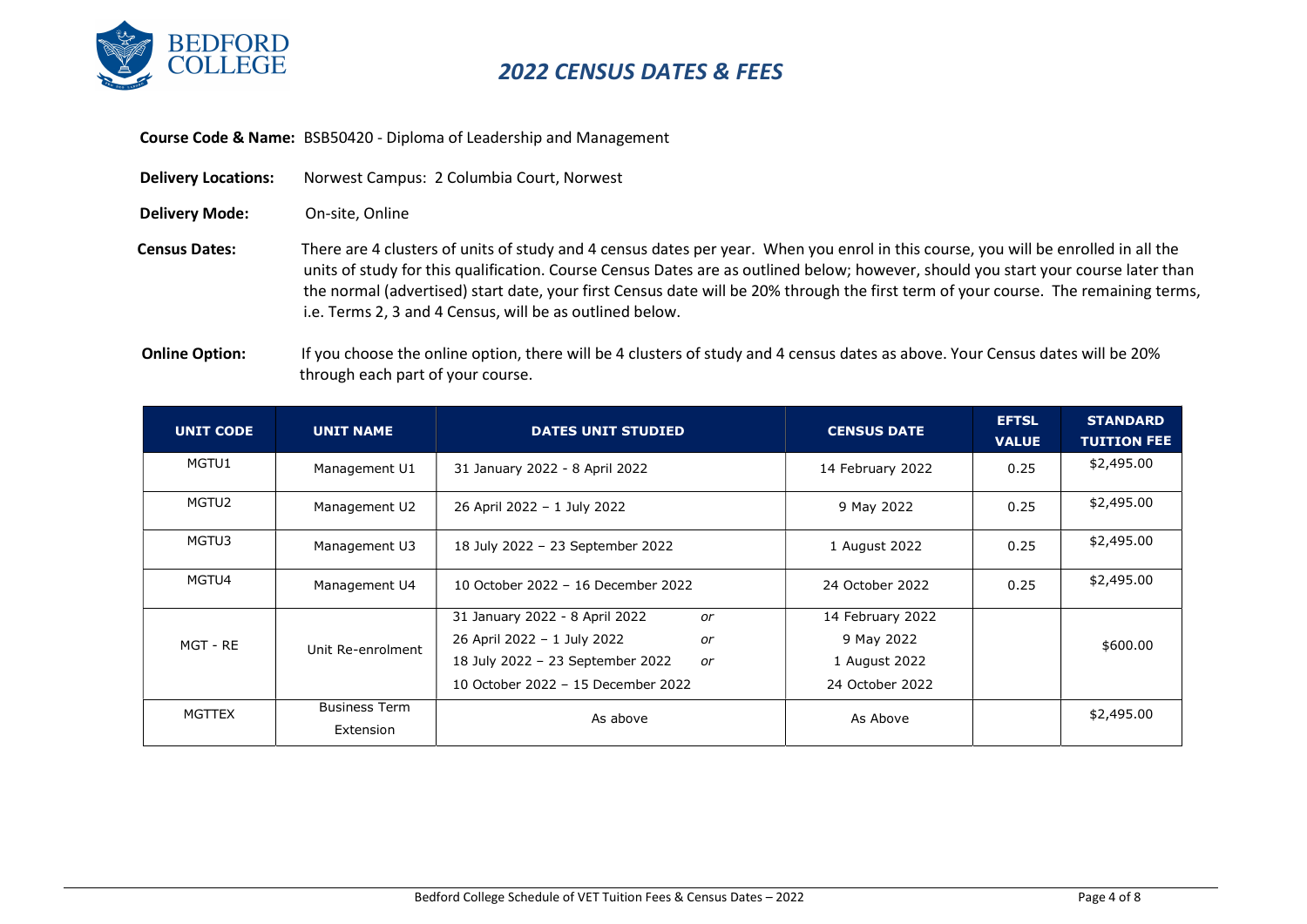

|                            | <b>Course Code &amp; Name:</b> BSB50420 - Diploma of Leadership and Management<br>Note: The units listed below are additional units to be completed concurrently with the Diploma of Business to be eligible for<br>both Diploma Qualifications                                                                                                                                                                                                                            |
|----------------------------|----------------------------------------------------------------------------------------------------------------------------------------------------------------------------------------------------------------------------------------------------------------------------------------------------------------------------------------------------------------------------------------------------------------------------------------------------------------------------|
| <b>Delivery Locations:</b> | Norwest Campus: 2 Columbia Court, Norwest                                                                                                                                                                                                                                                                                                                                                                                                                                  |
| <b>Delivery Mode:</b>      | On-site. Online & RPL                                                                                                                                                                                                                                                                                                                                                                                                                                                      |
| <b>Census Dates:</b>       | There are 4 clusters of units of study and 4 census dates per year. When you enrol in this course, you will be enrolled in all the units<br>of study for this qualification. Course Census Dates are as outlined below; however, should you start your course later than the<br>normal (advertised) start date, your first Census date will be 20% through the first term of your course. The remaining terms, i.e.<br>Terms 2, 3 and 4 Census, will be as outlined below. |

Online Option: If you choose the online option, there will be 4 clusters of study and 4 census dates as above. Your Census dates will be 20% through each part of your course.

| <b>UNIT CODE</b> | <b>UNIT NAME</b> | <b>DATES UNIT STUDIED</b>          | <b>CENSUS DATE</b> | <b>EFTSL</b><br><b>VALUE</b> | <b>STANDARD</b><br><b>TUITION FEE</b> |
|------------------|------------------|------------------------------------|--------------------|------------------------------|---------------------------------------|
| MGTT1            | Management T1    | 31 January 2022 - 8 April 2022     | 14 February 2022   | 0.25                         | \$725.00                              |
| MGTT2            | Management T2    | 26 April 2022 - 1 July 2022        | 9 May 2022         | 0.25                         | \$725.00                              |
| MGTT3            | Management T3    | 18 July 2022 - 23 September 2022   | 1 August 2022      | 0.25                         | \$725.00                              |
| MGTT4            | Management T4    | 10 October 2022 - 16 December 2022 | 24 October 2022    | 0.25                         | \$725.00                              |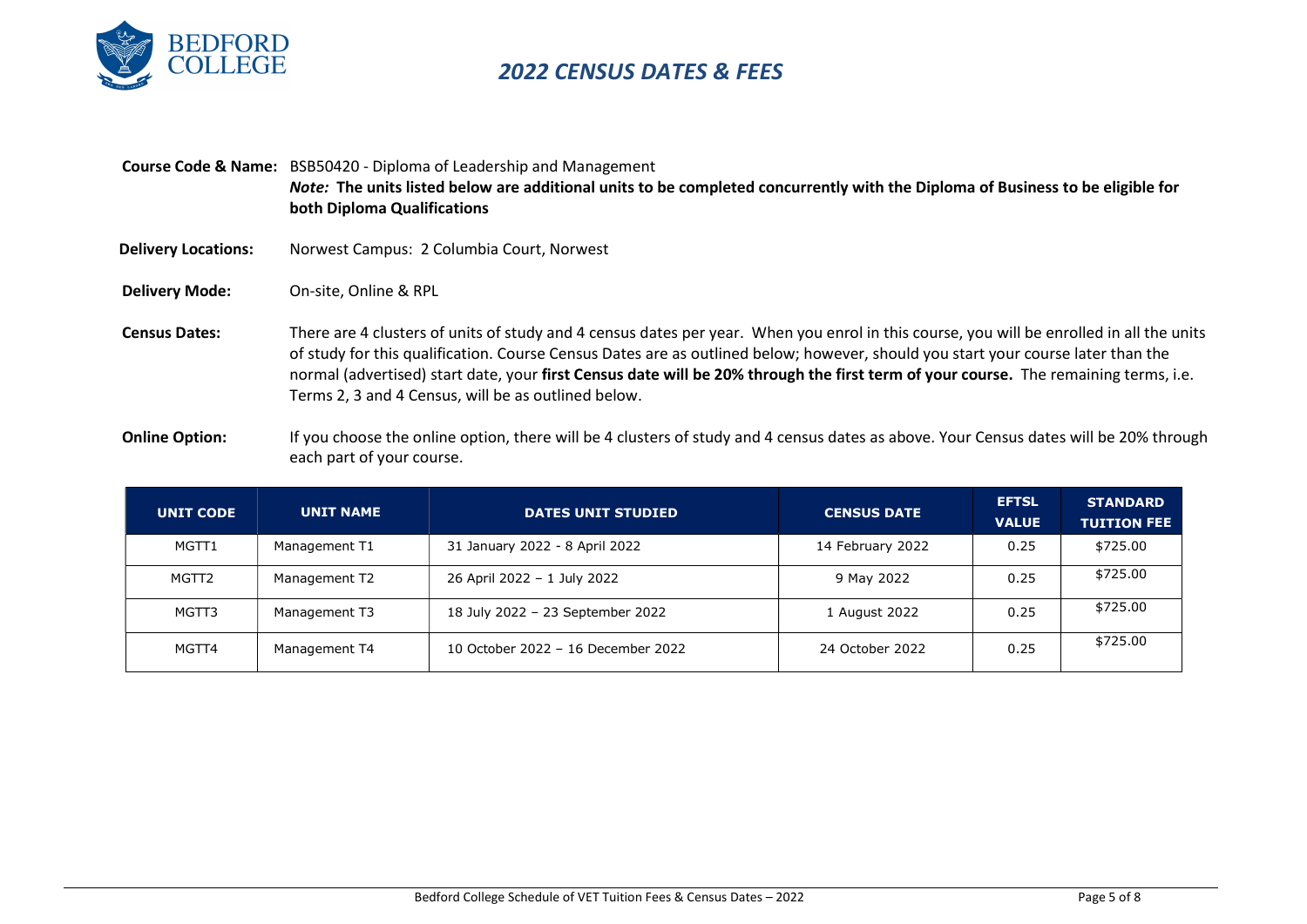

Course Code & Name: CHC50215 - Diploma of Community Services (full-time)

| <b>Delivery Locations:</b> | Norwest Campus: 2 Columbia Court, Norwest |
|----------------------------|-------------------------------------------|
| <b>Delivery Mode:</b>      | On-site. Online & RPL                     |

Census Dates: There are 4 clusters of units of study and 4 census dates per year. When you enrol in this course, you will be enrolled in all the units of study for this qualification. Course Census Dates are as outlined below; however, should you start your course later than the normal (advertised) start date, your first Census date will be 20% through the first term of your course. The remaining terms, i.e. Terms 2, 3 and 4 Census, will be as outlined below.

Online Option: If you choose the online option, there will be 4 clusters of study and 4 census dates as above. Your Census dates will be 20% through each part of your course.

| <b>UNIT CODE</b> | <b>UNIT NAME</b>                         | <b>DATES UNIT STUDIED</b>              | <b>CENSUS DATE</b>   | <b>EFTSL</b><br><b>VALUE</b> | <b>STANDARD</b><br><b>TUITION FEE</b> |
|------------------|------------------------------------------|----------------------------------------|----------------------|------------------------------|---------------------------------------|
| CST <sub>1</sub> | <b>Community Services T1</b>             | 31 January 2022 - 8 April 2022         | 14 February 2022     | 0.25                         | \$2,495.00                            |
| CST <sub>2</sub> | <b>Community Services T2</b>             | 26 April 2022 - 1 July 2022            | 9 May 2022           | 0.25                         | \$2,495.00                            |
| CST <sub>3</sub> | <b>Community Services T3</b>             | 18 July 2022 - 23 September 2022       | 1 August 2022        | 0.25                         | \$2,495.00                            |
| CST <sub>4</sub> | <b>Community Services T4</b>             | 10 October 2022 - 16 December 2022     | 24 October 2022      | 0.25                         | \$2,495.00                            |
|                  |                                          | 31 January 2022 - 8 April 2022<br>or   | 14 February 2022     |                              |                                       |
|                  |                                          | 26 April 2022 - 1 July 2022<br>or      | 9 May 2022           |                              |                                       |
| CS - SUP         | Supplementary Practicum <sup>1</sup>     | 18 July 2022 - 23 September 2022<br>or | 1 August 2022        |                              | \$200.00                              |
|                  |                                          | 10 October 2022 - 15 December 2022     | 24 October 2022      |                              |                                       |
| $CS - RE$        | Unit Re-enrolment <sup>2</sup>           | As per Supplementary Practicum above   | As per Supplementary |                              | \$600.00                              |
|                  |                                          |                                        | Practicum above      |                              |                                       |
| <b>CSTEX</b>     | <b>Community Services Term Extension</b> | As per Supplementary Practicum above   | As per Supplementary |                              | \$2,495.00                            |
|                  |                                          |                                        | Practicum above      |                              |                                       |

 $1$  Students who receive a FAIL result in their practicum assessment will need to enrol in this unit

 $2$  Students who receive a FAIL result in any unit will need to re-enrol in the unit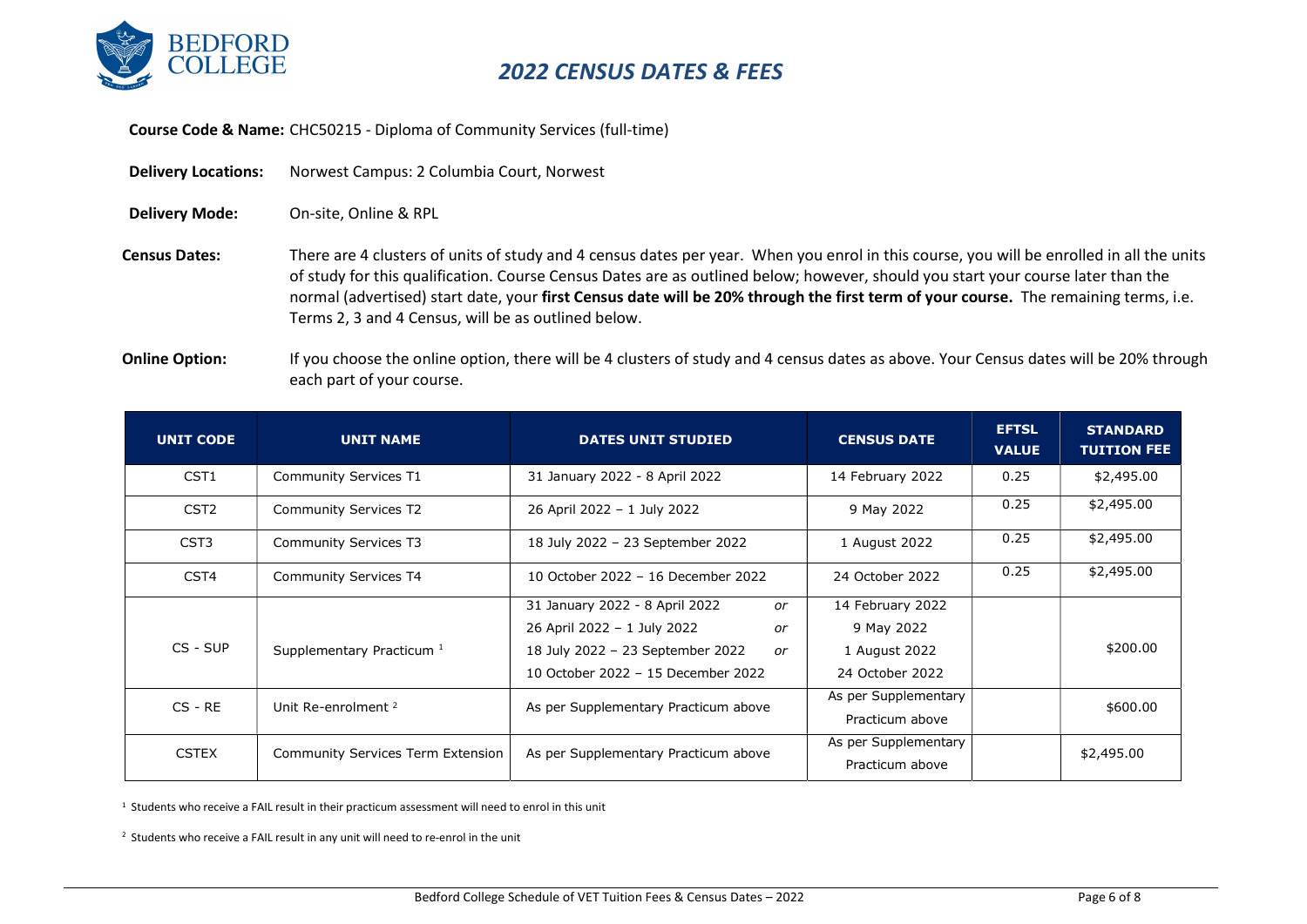

Course Code & Name: TAE50116 – Diploma of Vocational Education and Training

- Delivery Locations: Online
- Delivery Mode: Online
- Census Dates: There are 4 units of study clusters and 4 census dates per year. When you enrol in this course, you will be enrolled in all the units of study for this qualification. The course duration is for 12months, and your census dates will be spread into 4 equal periods within the 12months from your commencement date. Your census dates will be 20% through each part of your course, starting from your date of commencement.

| <b>UNIT CODE</b> | <b>UNIT NAME</b>          | <b>EFTSL</b><br><b>VALUE</b> | <b>STANDARD</b><br><b>TUITION FEE</b> |
|------------------|---------------------------|------------------------------|---------------------------------------|
| TAEVOCT1         | Vocational Education - T1 | 0.25                         | \$987.50                              |
| TAEVOCT2         | Vocational Education - T2 | 0.25                         | \$987.50                              |
| TAEVOCT3         | Vocational Education - T3 | 0.25                         | \$987.50                              |
| TAEVOCT4         | Vocational Education - T4 | 0.25                         | \$987.50                              |